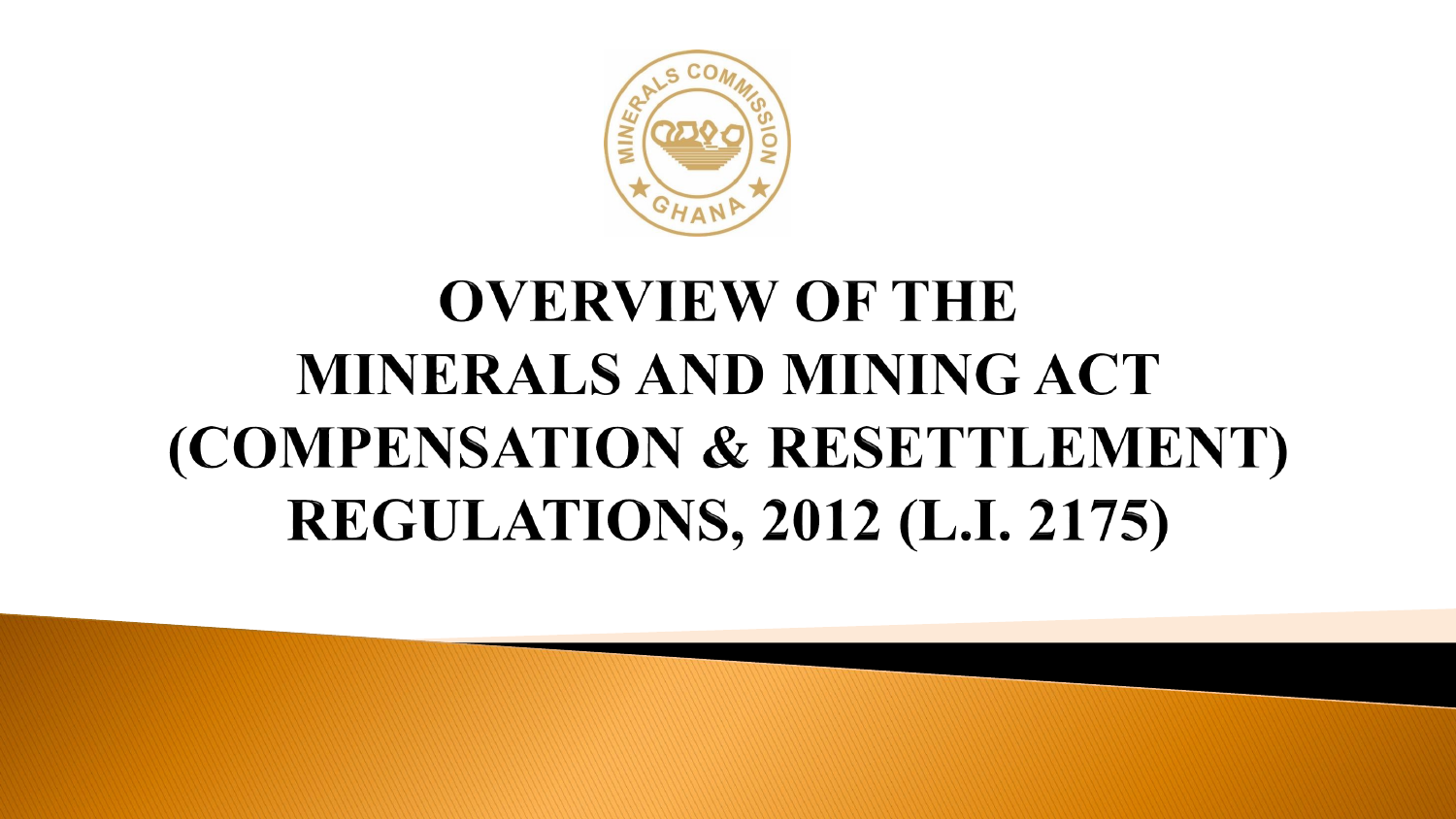# OUTLINE



**Background** 

**□ Compensation under the current law (Act 703)** 

- **□ Key provisions of Compensation Regulations**
- **□ Highlight stakeholder roles for effective implementation of the new** regulations
- **Q** Conclusions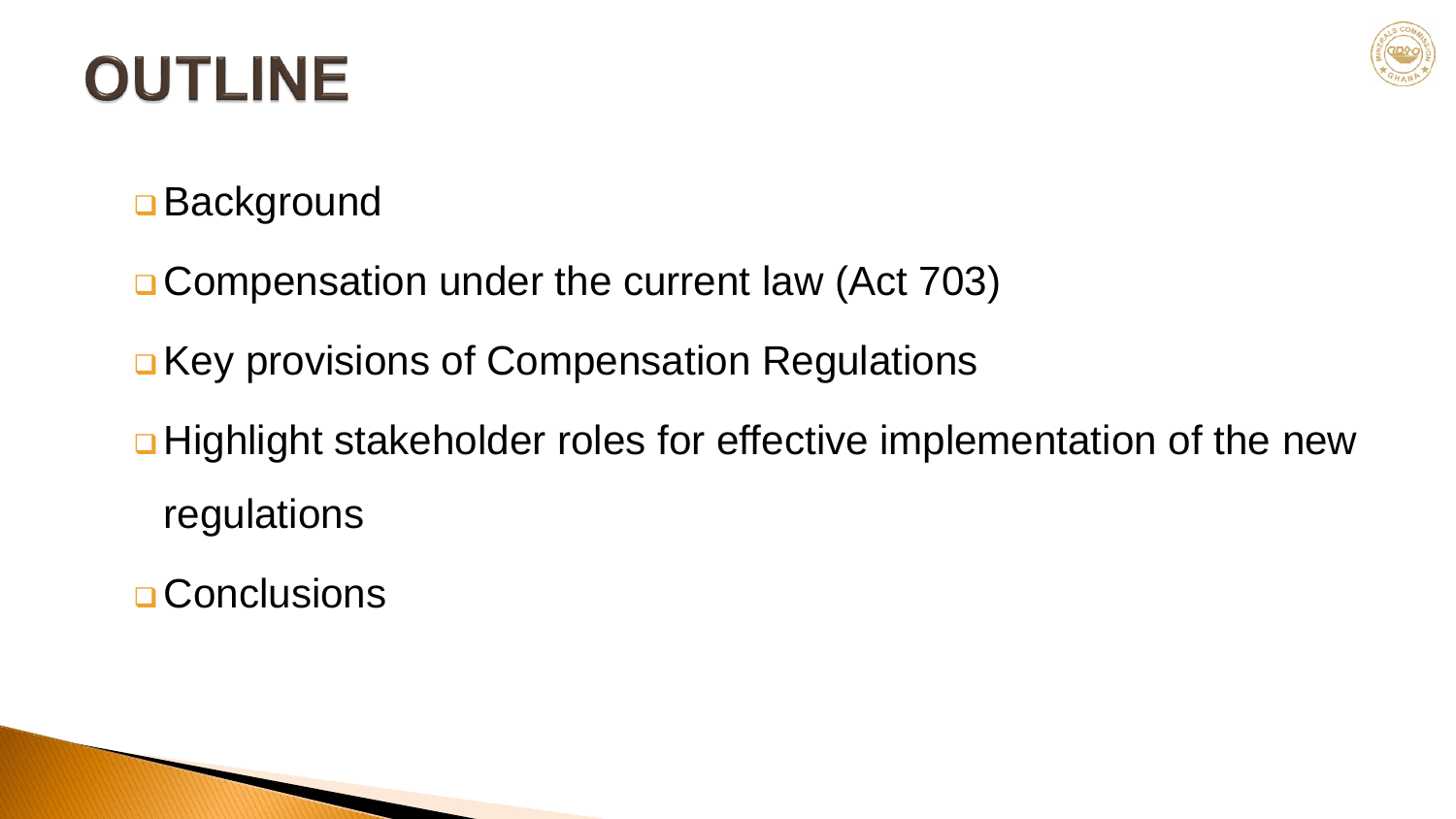

#### **BACKGROUND**

- **□ Act 703 [S. 13(9)] "Subject to sections 73 and 74, a mineral right** granted by the Minister … is sufficient authority for the holder over the land and entitles the holder to enter the land in respect of which the right is granted."
- **Types of Land Ownership** 
	- Stool Lands
	- Family/Individual lands family/individual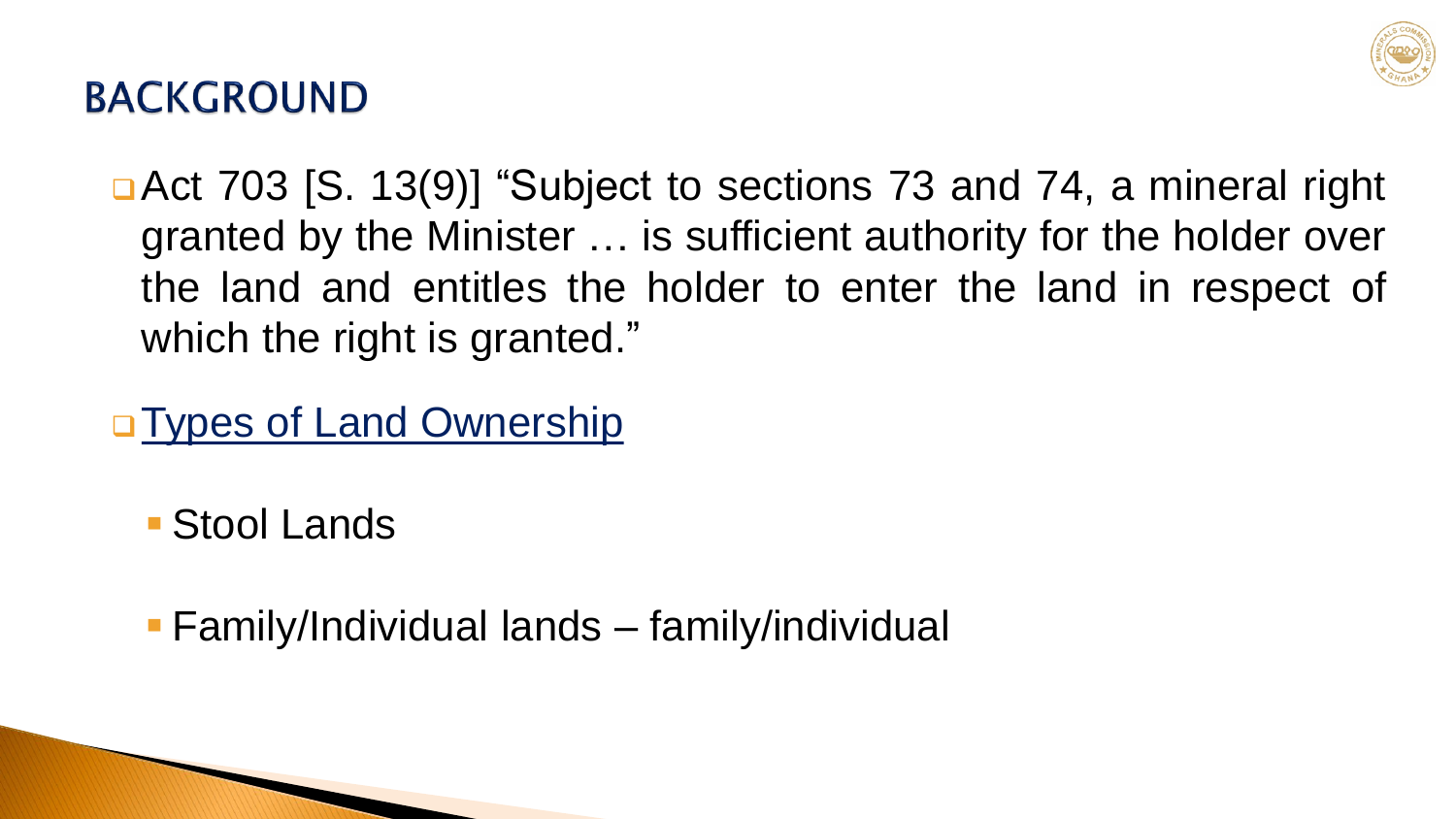

■ Act 703 makes entry onto the land conditional on the compensation provisions in sections 73 and 74.

**□ Claims for compensation (Reg. 1)** 

WWW

**Holder serves notice on claimants within 14 days and posted in** community

Claimants to respond within 60 days, failure Minister takes action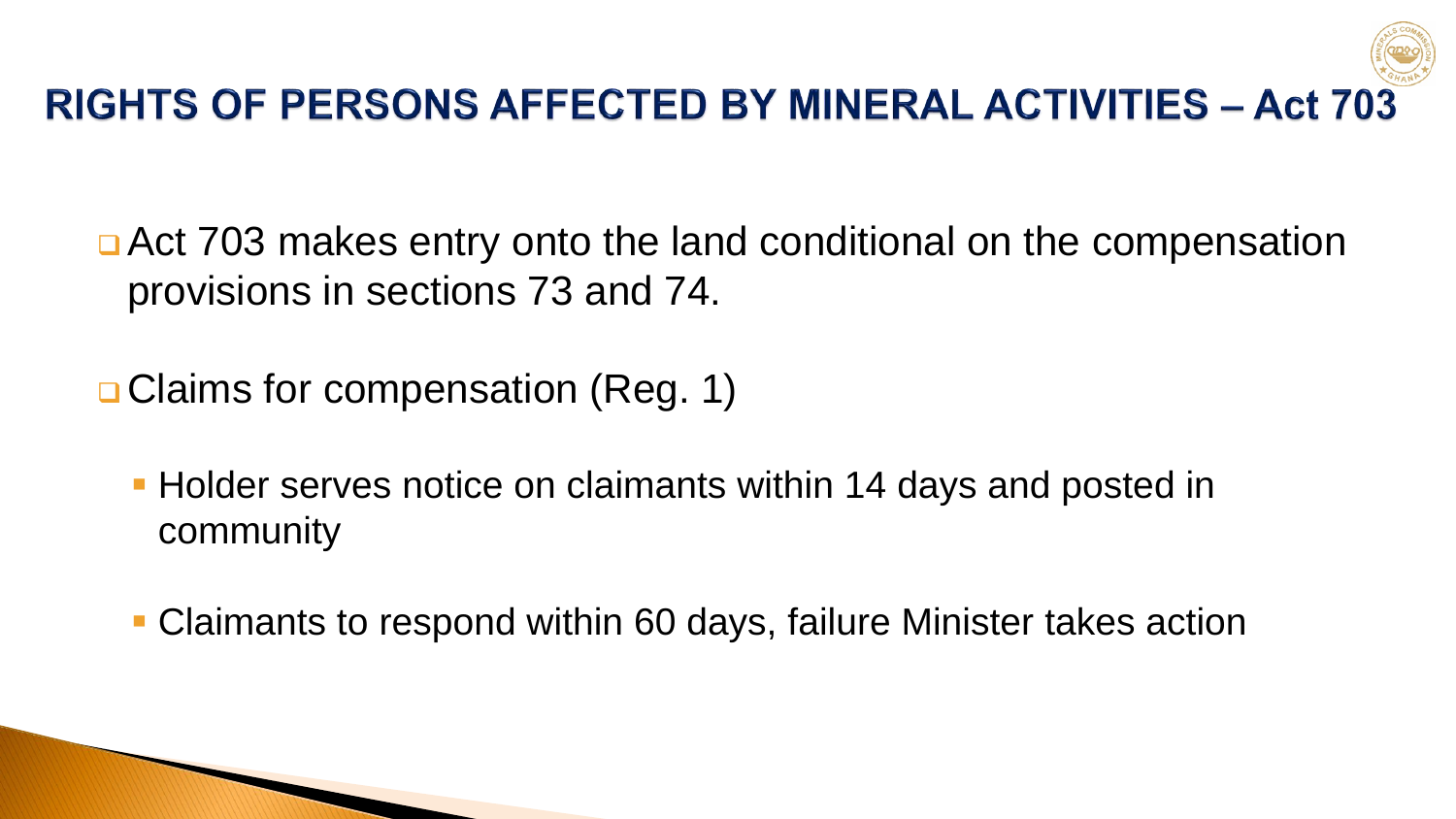

### **COMPENSATION UNDER THE CURRENT LAW LI 2175(R3)**

Access to court in compensation claims

- **Negotiation** 
	- 1 on 1 negotiation
	- Negotiation committee/ consultant paid for by the company
- **Minister Land Valuation Board**
- **High court**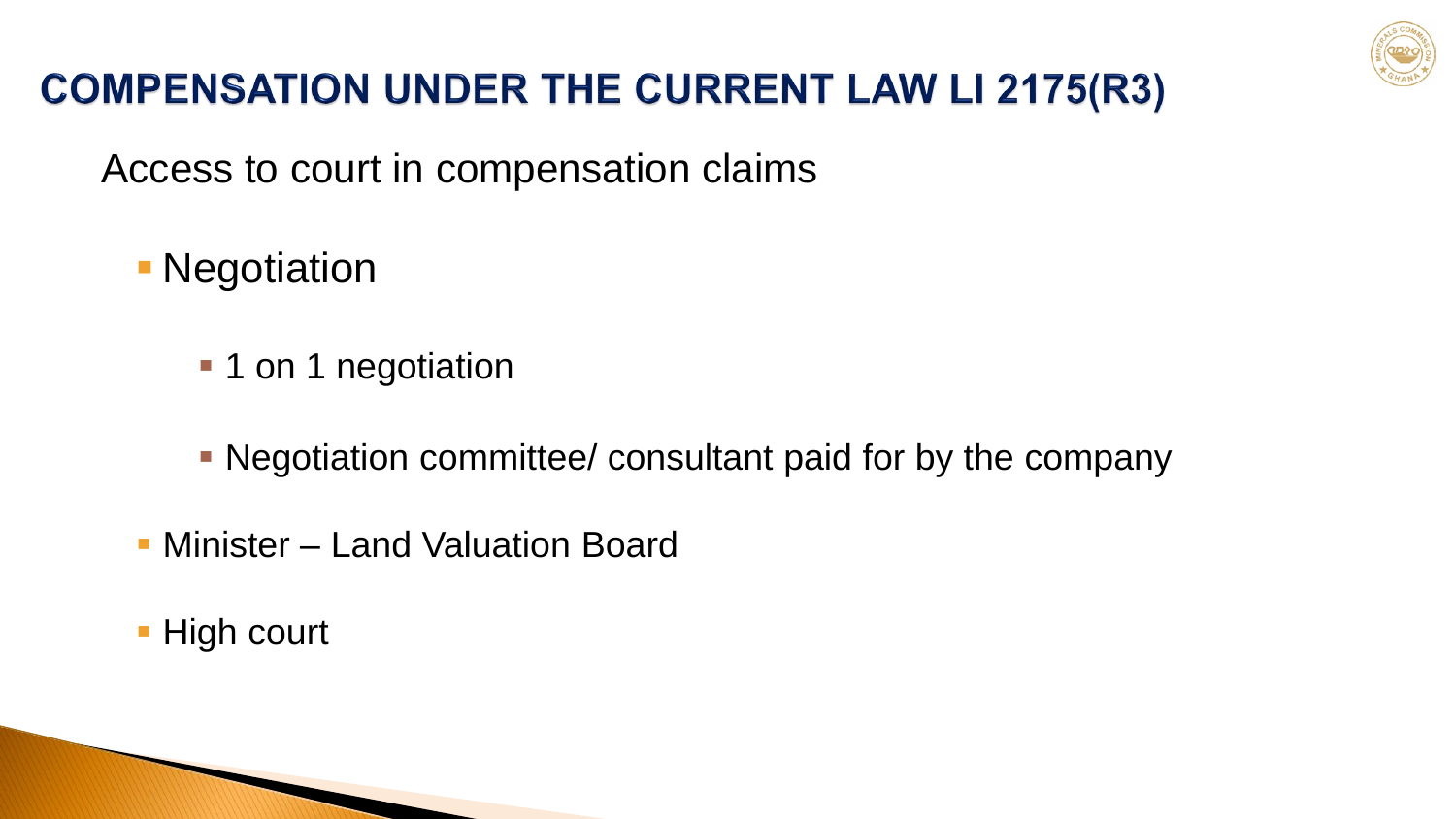

## **COMPENSATION UNDER THE CURRENT LAW LI 2175 (Reg3)**

Compensation principles:

**a) In respect of crops;**

**MARCONS** 

- Loss of expected income, which depends on the nature of crops and their life expectancy.
- **Loss of earnings or sustenance suffered by the farmer under any** customary tenancy or any other interest the farmer may have in the land.
- Any other disturbance suffered as a result of the grant of the mineral right .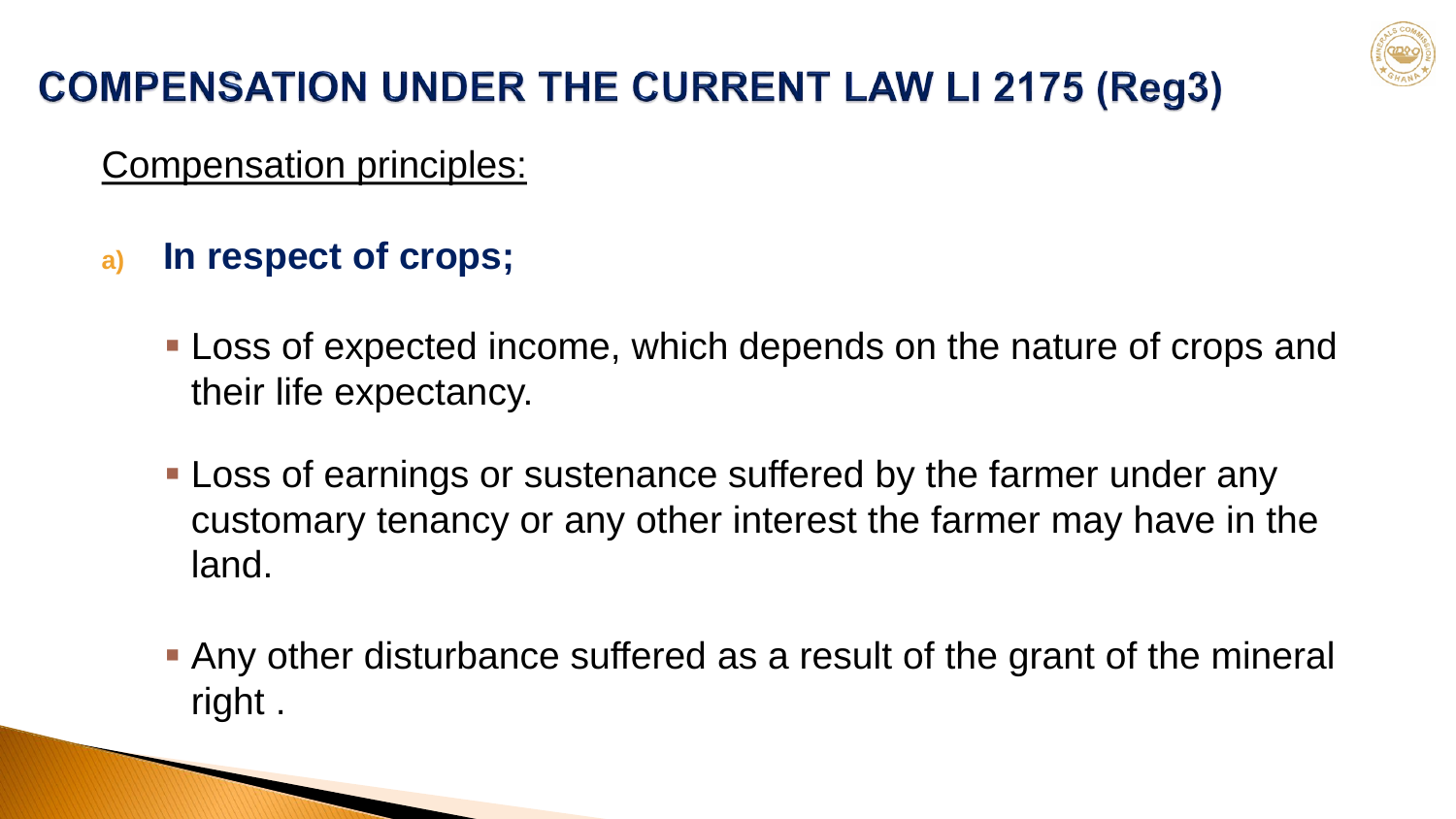

## **COMPENSATION UNDER THE CURRENT LAW LI 2175(Reg3)**

#### Compensation principles:

- **b) In respect of d**eprivation of use or particular use of the natural surface of the land;
	- The disruption of the socio-economic activities of the claimant.
	- Change or conversion of use of the land after mine closure
	- **Duration of the mining lease.**
	- Diminution of the value of the land as a result of the diminution of the use made of or which may be made of the land.
	- **Any surface right or access.**

**ANARET COMMUNISTIC**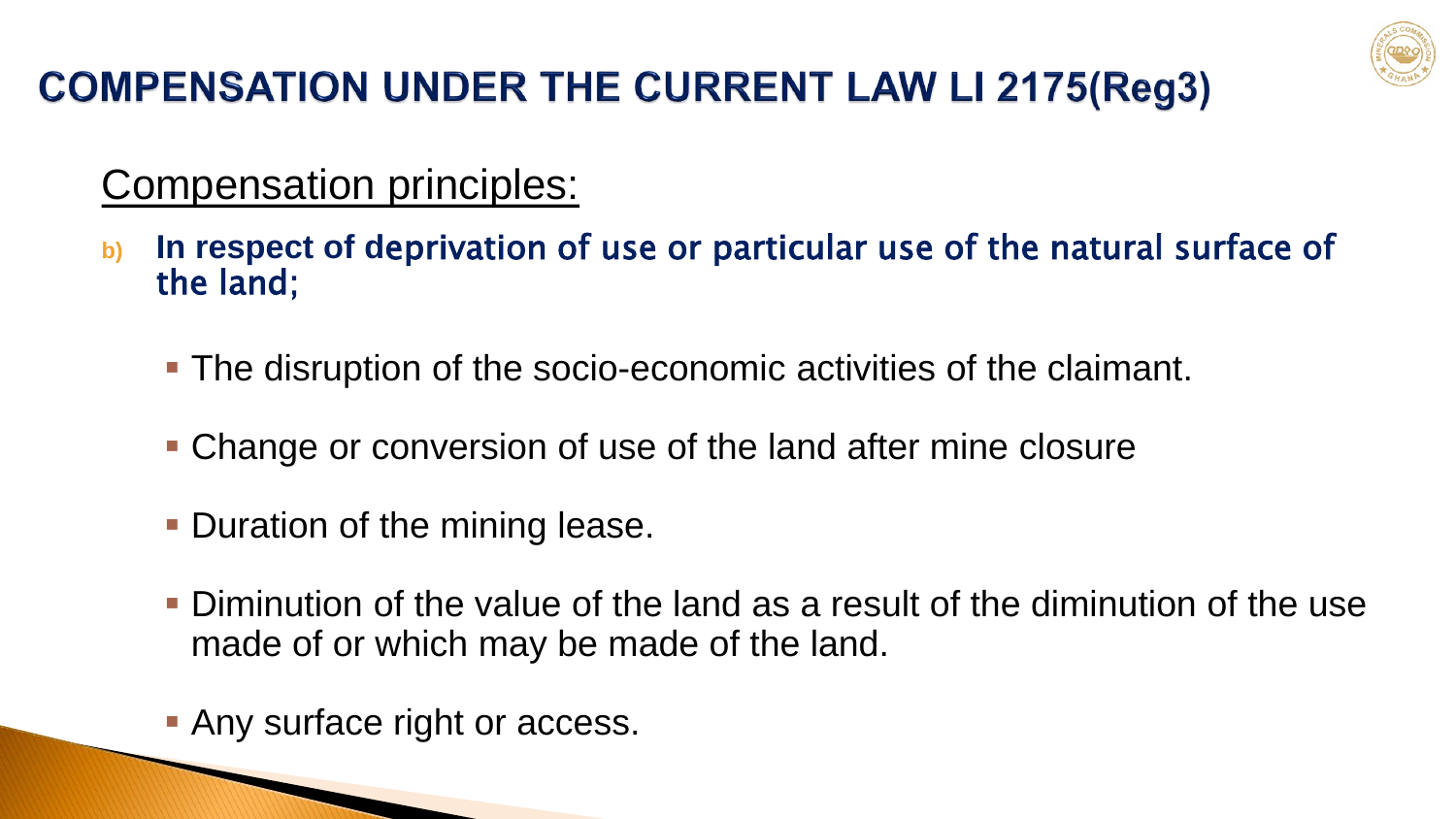

## **COMPENSATION UNDER THE CURRENT LAW LI 2175(Reg3)**

Compensation principles:

**ANTIQUES** 

- **c) In respect of commercial structures which affect a business;**
	- The cost of re-establishing commercial activities elsewhere in a similar locality.
	- **-Loss of net income during the period of transition.**
	- The costs of the transfer and reinstallation of plant, machinery or equipment.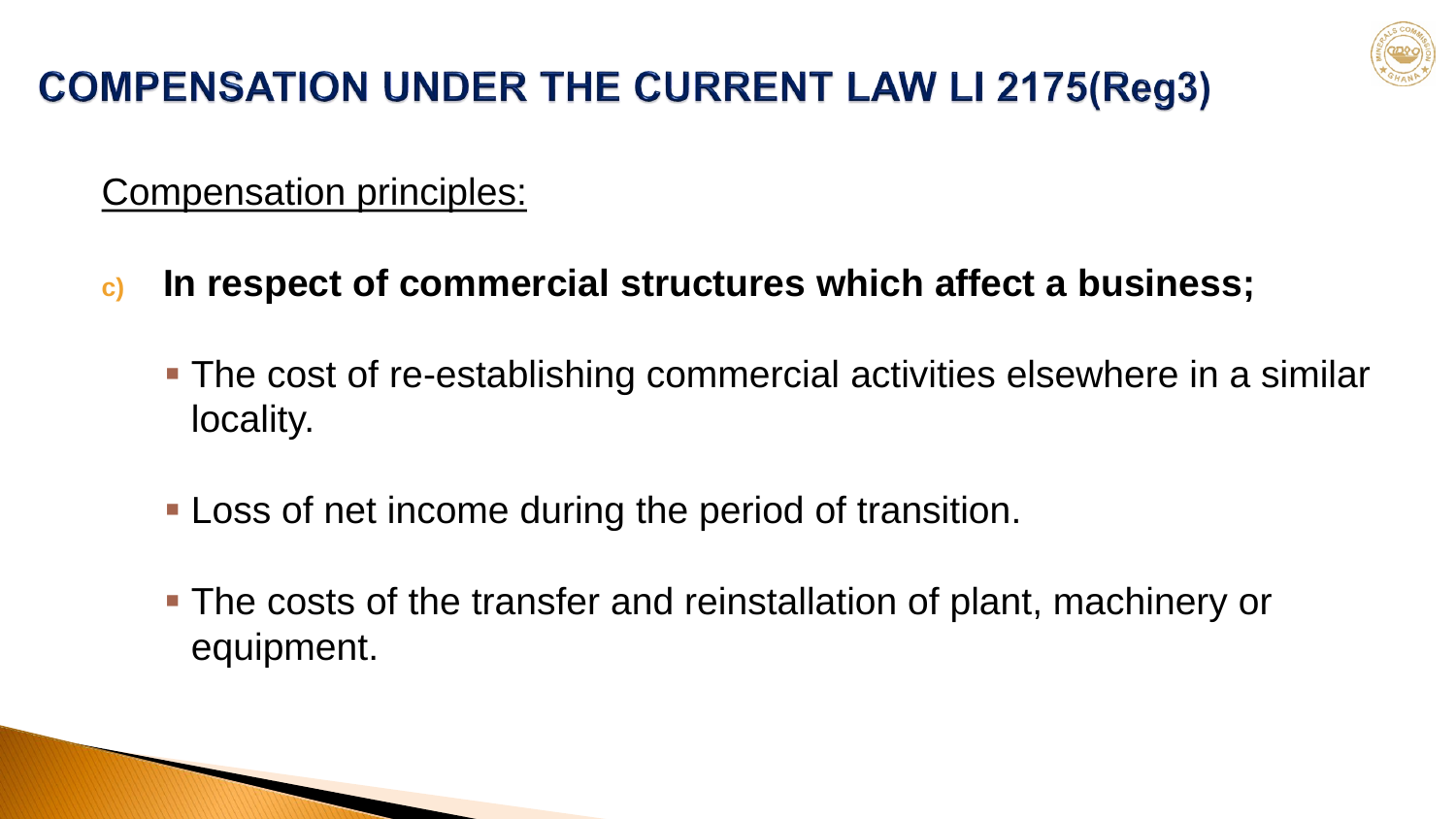

## **COMPENSATION UNDER THE CURRENT LAW LI 2175(Reg3)**

Compensation principles:

- **d) In respect of immovable property, where there is a loss or damage the payment of compensation based on full replacement cost.**
- **e) Other Compensations**

**Ground rent**

**Royalties**

**MODELLE**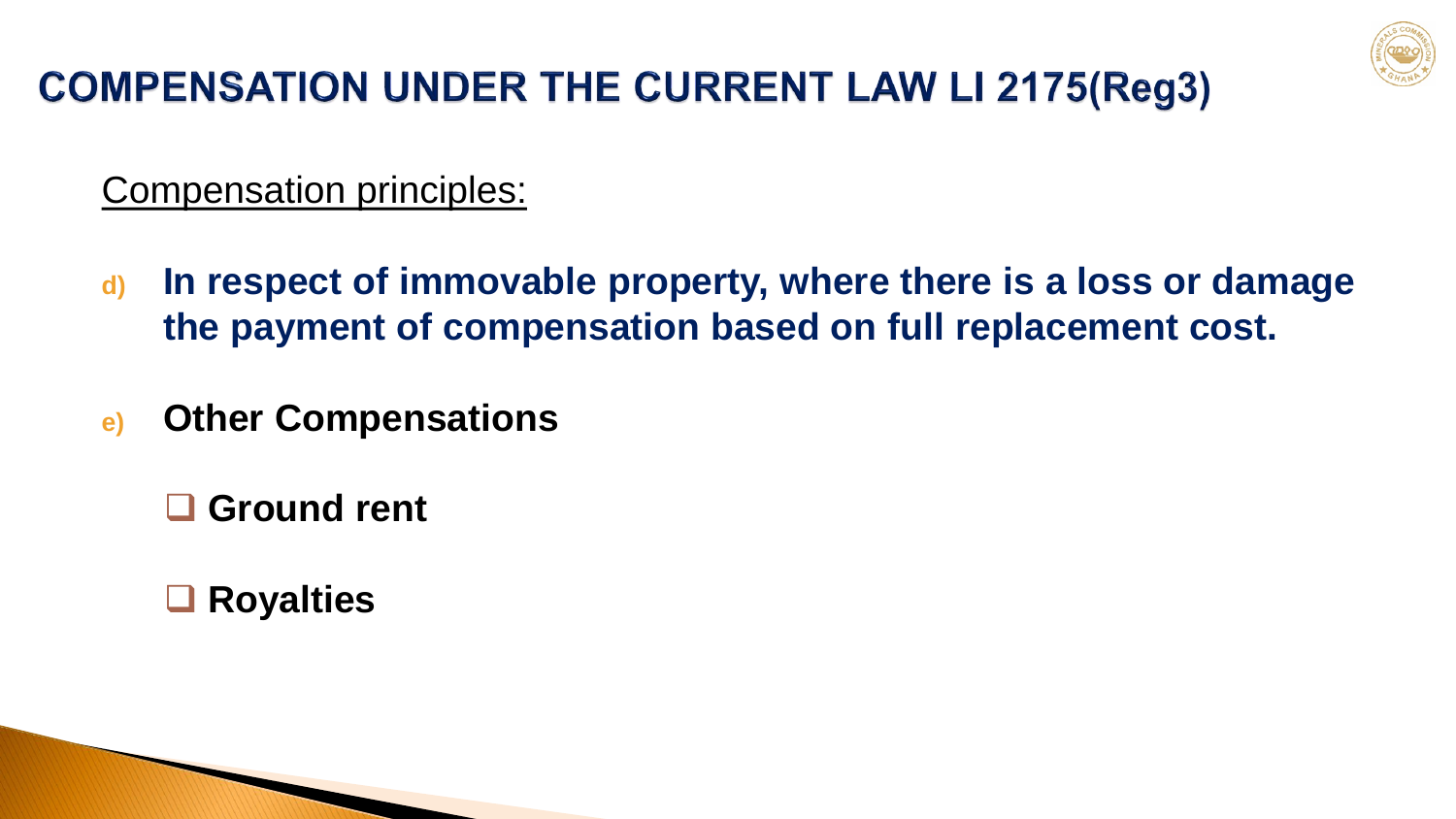#### **KEY PROVISIONS OF LI 2175**



#### **Dispute Resolution & Time for Payment (Regs. 2 & 4)**

■ Compensation payable within 3 months of determination or interest apply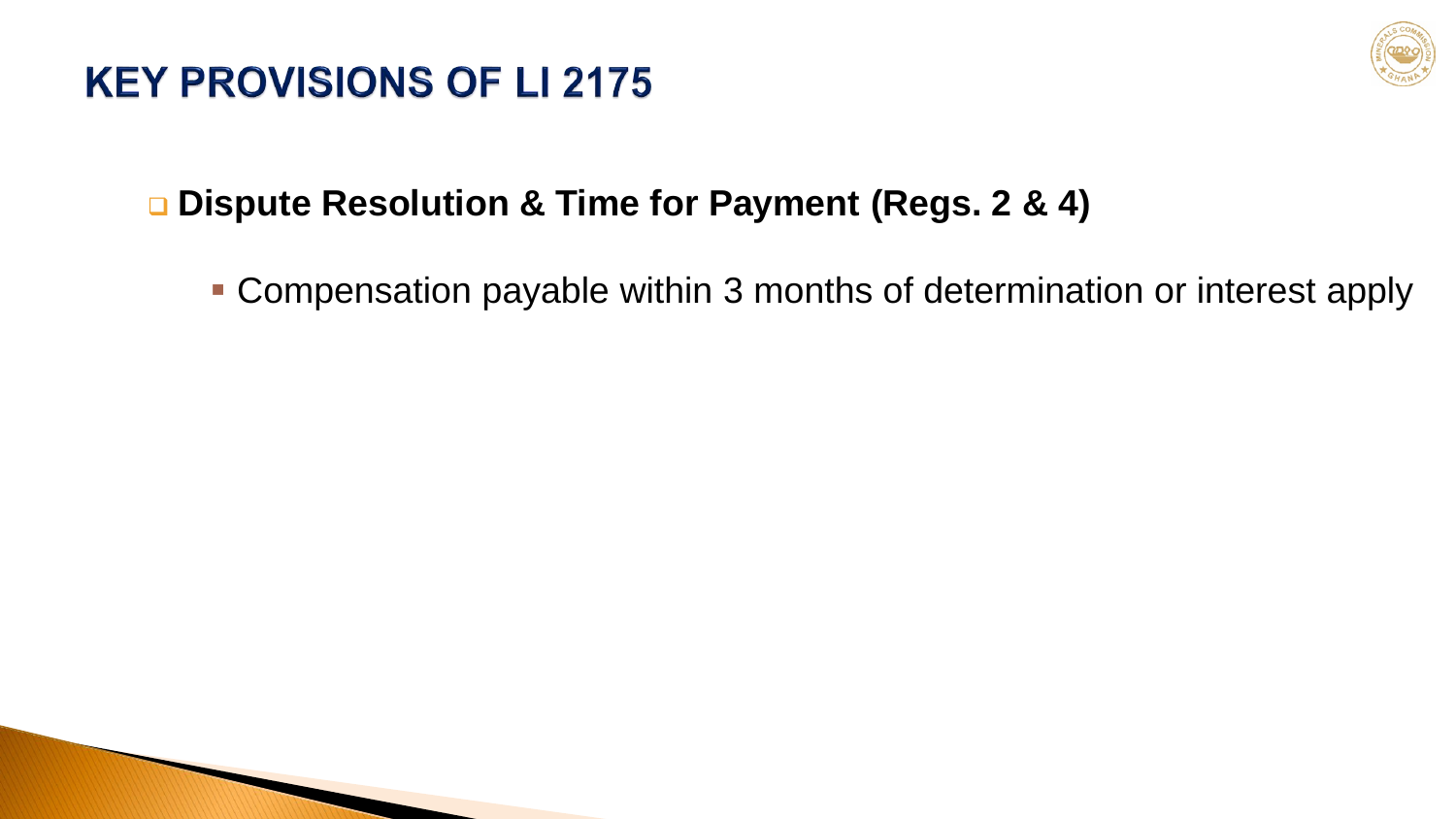

### RESETTLEMENT (Reg. 6 - 11): Applies to mining leases holders only

**□** Where the operations of a holder of a mining lease involves the displacement of inhabitants, the inhabitant shall be resettled on;

- **Suitable alternative land;**
- **E** economic well being of the people;
- socio-cultural values of the persons;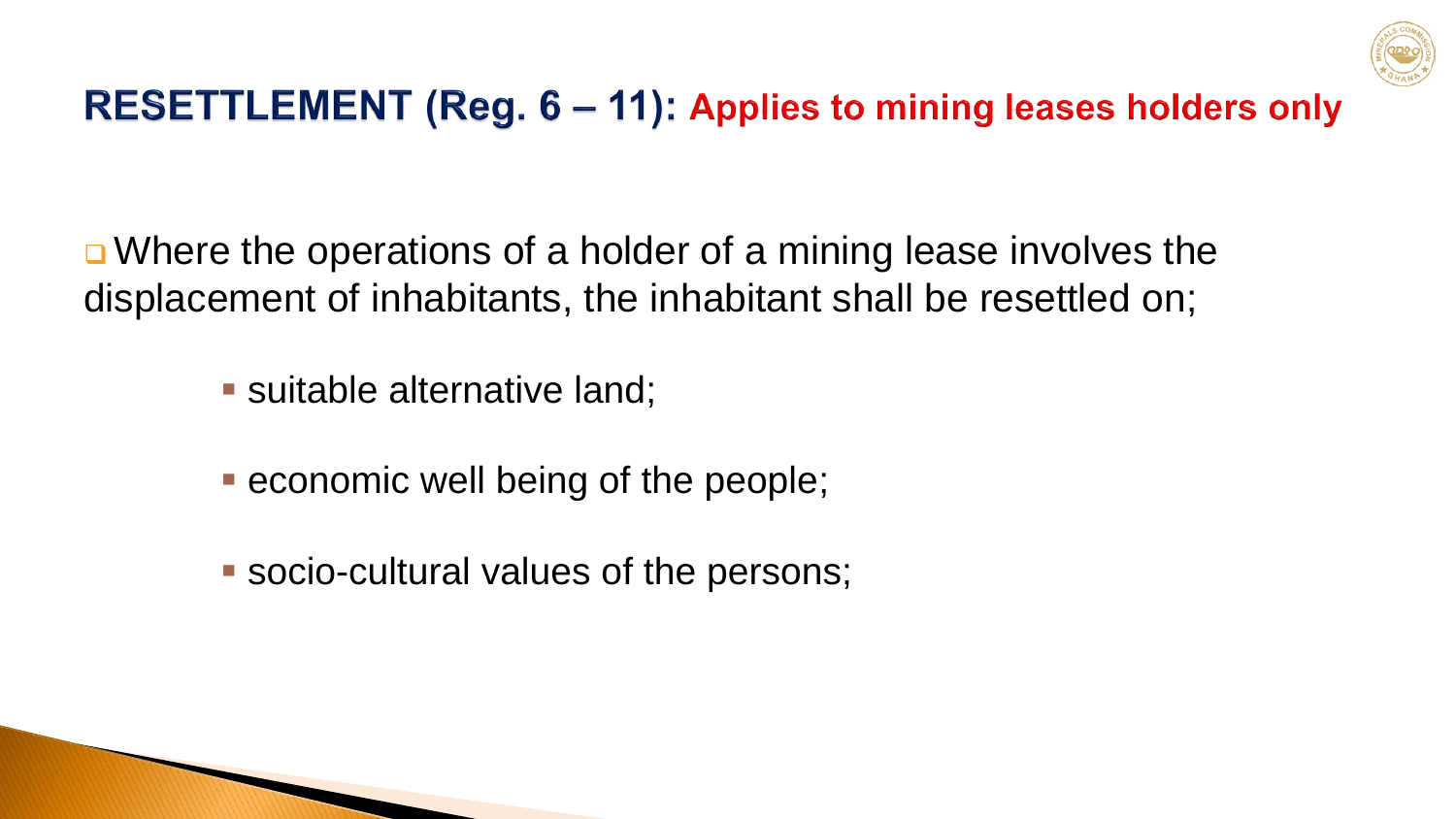

### RESETTLEMENT (Reg. 6 – 11): Applies to mining leases holders only

 12 (1) Where the operations of a mining lease holder involves the displacement of inhabitants, there shall be established under these Regulations a Resettlement Monitoring Committee which consists of the following members appointed by the Minister:

- a) the DCE or a rep;
- b) the District Engineer;
- c) Dist. Town & Country Planning Officer;
- d) the Assembly member of the area of the lease;
- e) the most senior chief of the area of the lease;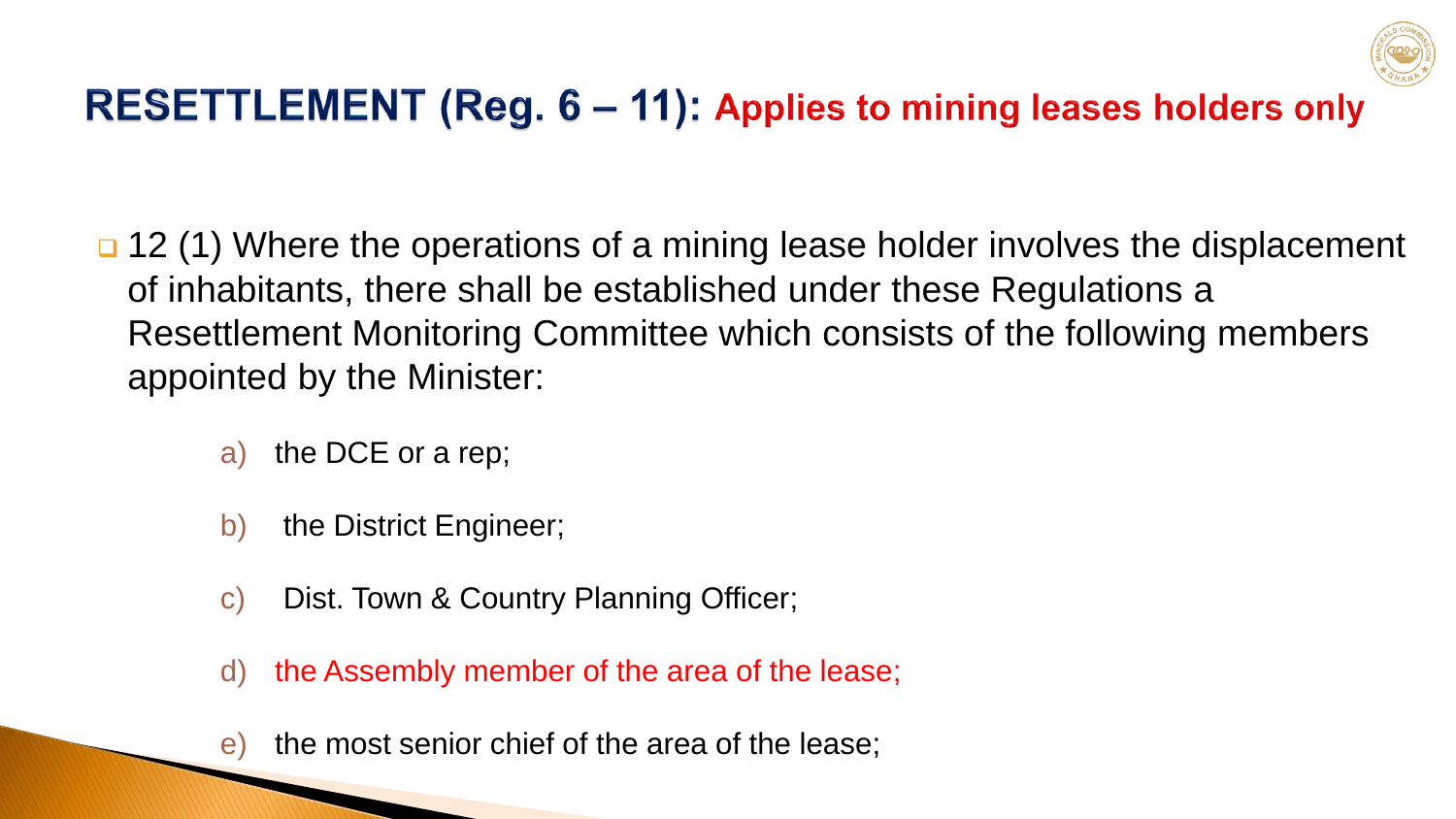

### RESETTLEMENT (Reg. 6 – 11): Applies to mining leases holders only

- 12 (1) Where the operations of a mining lease holder involves the displacement of inhabitants, there shall be established under these Regulations a Resettlement Monitoring Committee which consists of the following members appointed by the Minister:
	- f) two reps of those subject to the resettlement nominated, a woman inclusive;
	- g) rep of regional lands officer;
	- h) rep of the lease holder; and

i) rep of the Minister;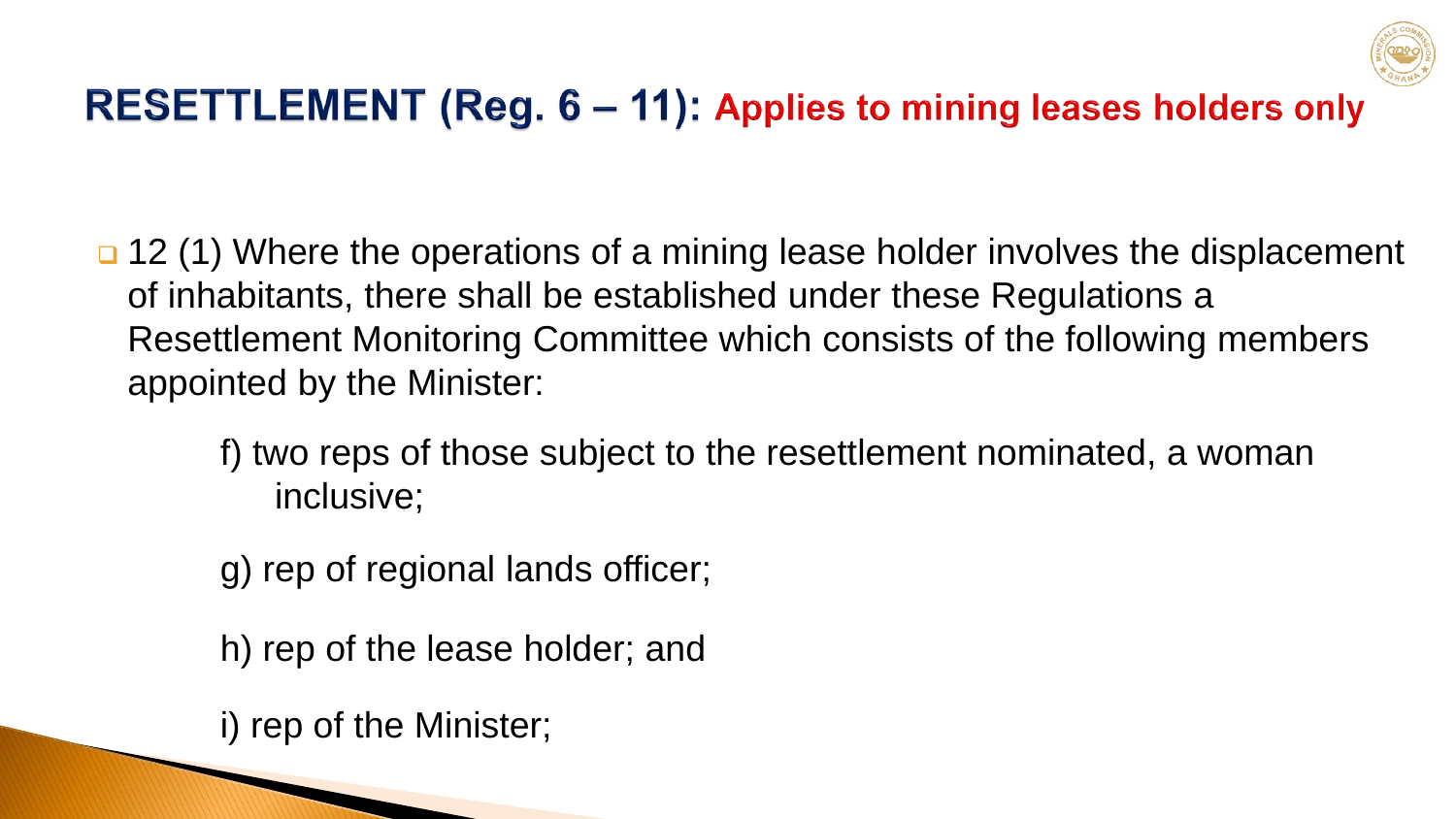

#### **KEY PROVISIONS OF THE NEW REGULATIONS**

Management of surface and mineral rights (Reg. 12-15)

 $\Box$  Surface rights holder can graze cattle or farm unless compensation is paid for those areas

 $\Box$  Surface rights may be exercised outside mining area with permission of Holder where compensation is paid.

 $\Box$  No permission required where no compensation is paid

 $\Box$  No surface rights exercisable in mining areas for which compensation paid

 $\Box$  No compensation payable for speculative development

**ANYONE COMMON PROPERTY**